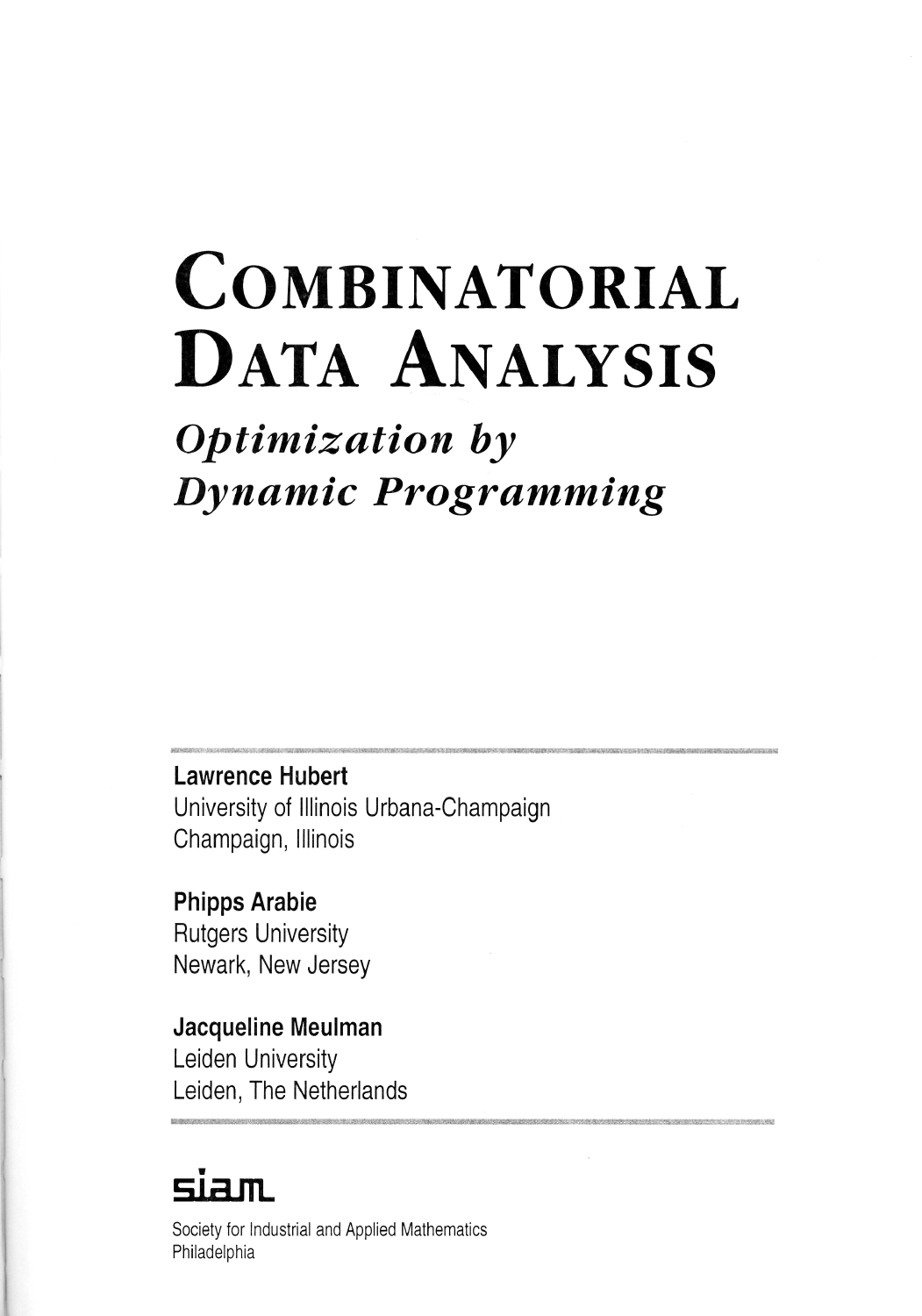# **Contents**

|                                                      | Preface                                      |                                                                                                        | ix                   |  |  |
|------------------------------------------------------|----------------------------------------------|--------------------------------------------------------------------------------------------------------|----------------------|--|--|
| 1                                                    | Introduction<br>1                            |                                                                                                        |                      |  |  |
| $\mathbf{2}$<br>General Dynamic Programming Paradigm |                                              |                                                                                                        |                      |  |  |
|                                                      | 2.1<br>2.2                                   | An Introductory Example: Linear Assignment                                                             | $\overline{7}$<br>13 |  |  |
| 3                                                    | <b>Cluster Analysis</b>                      |                                                                                                        |                      |  |  |
|                                                      | 3.1                                          |                                                                                                        |                      |  |  |
|                                                      |                                              | Admissibility Restrictions on Partitions<br>3.1.1<br>Partitioning Based on Two-Mode Proximity<br>3.1.2 | 21                   |  |  |
|                                                      |                                              |                                                                                                        | 25                   |  |  |
|                                                      | 3.2                                          | 3.2.1<br>Hierarchical Clustering and the Optimal Fitting                                               | 28                   |  |  |
|                                                      |                                              |                                                                                                        | 36                   |  |  |
|                                                      |                                              | Constrained Hierarchical Clustering<br>3.2.2                                                           | 45                   |  |  |
| 4                                                    | Object Sequencing and Seriation<br>51        |                                                                                                        |                      |  |  |
|                                                      | 4.1                                          | Optimal Sequencing of a Single Object Set                                                              | 53                   |  |  |
|                                                      |                                              | 4.1.1<br>Symmetric One-Mode Proximity Matrices                                                         | 54                   |  |  |
|                                                      |                                              | Skew-Symmetric One-Mode Proximity Matrices<br>4.1.2                                                    | 62                   |  |  |
|                                                      |                                              | Two-Mode Proximity Matrices<br>4.1.3                                                                   | 69                   |  |  |
|                                                      |                                              | Object Sequencing for Symmetric One-Mode<br>4.1.4<br>Proximity Matrices Based on the Construction      |                      |  |  |
|                                                      |                                              |                                                                                                        | 73                   |  |  |
|                                                      | 4.2                                          | Sequencing an Object Set Subject to Precedence Constraints                                             | 78                   |  |  |
|                                                      | 4.3                                          | Construction of Optimal Ordered Partitions                                                             | 83                   |  |  |
| 5                                                    | Heuristic Applications of the GDPP<br>91     |                                                                                                        |                      |  |  |
|                                                      | 5.1                                          | Cluster Analysis                                                                                       | 92                   |  |  |
|                                                      | 5.2                                          |                                                                                                        | 97                   |  |  |
| 6                                                    | <b>Extensions and Generalizations</b><br>103 |                                                                                                        |                      |  |  |
|                                                      | 6.1                                          |                                                                                                        | 103                  |  |  |